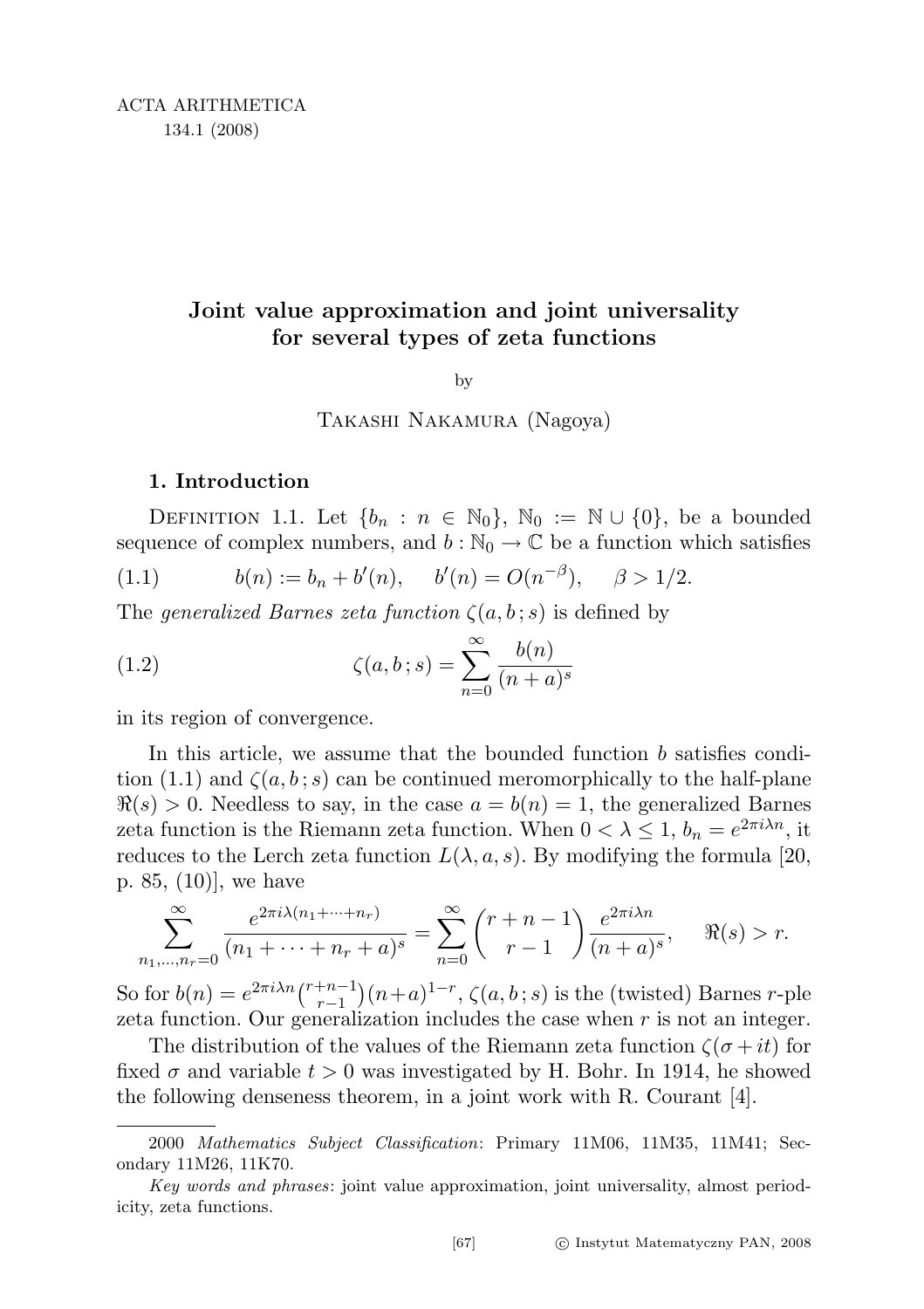THEOREM A (see [14, Theorem 1]). Let  $\sigma_0 \in (1/2, 1)$ . Then the set of values which  $\zeta(s)$  takes for  $\sigma = \sigma_0, t > 0$ , is everywhere dense in the whole complex plane.

In 1975, S. M. Voronin [22] showed the theorem below, which is now called the universality theorem. To state it, we need some notation. We denote by meas $\{A\}$  the Lebesgue measure of the set A, and, for  $T > 0$ ,  $\nu_T^{\tau} \{ \ldots \} := T^{-1} \text{meas}\{\tau \in [0, T] : \ldots \},\$  where the dots stand for a condition satisfied by  $\tau$ . Let  $D := \{s \in \mathbb{C} : 1/2 < \Re(s) < 1\}$ , and let K and  $K_1, \ldots, K_m$  $(m \geq 2)$  be compact subsets of the strip D with connected complements.

THEOREM B (see [10, Theorem 6.5.2]). Let f be a non-vanishing function analytic in the interior of  $K$  and continuous on  $K$ . Then for every  $\varepsilon > 0,$ 

$$
\liminf_{T \to \infty} \nu_T^{\tau} \{ \sup_{s \in K} |\zeta(s + i\tau) - f(s)| < \varepsilon \} > 0.
$$

Roughly speaking, this theorem means that any non-vanishing analytic function can be uniformly approximated by the Riemann zeta function  $\zeta(s)$ . As a generalization of Theorem B, Voronin also proved the next theorem, meaning that a collection of Dirichlet L-functions attached to nonequivalent characters uniformly simultaneously approximate non-vanishing analytic functions. In a slightly different form, this was also established independently by Gonek and Bagchi (in unpublished doctoral theses).

THEOREM C (see [21, Theorem 1.10]). Let  $\chi_1 \mod q_1, \ldots, \chi_m \mod q_m$ be pairwise non-equivalent Dirichlet characters, and  $f_l$  be a non-vanishing function analytic in the interior of  $K_l$  and continuous on  $K_l$  for  $1 \leq l \leq m$ . Then for every  $\varepsilon > 0$ ,

$$
\liminf_{T \to \infty} \nu_T^{\tau} \{ \sup_{1 \le l \le m} \sup_{s \in K_l} |L(s + i\tau, \chi_l) - f_l(s)| < \varepsilon \} > 0.
$$

We call this property *joint universality*. Afterwards many mathematicians have considered generalizations of universality (see [21]). For example, the joint universality theorem below was proved by A. Laurinčikas in the case  $k_1 = \cdots = k_m$ . But it can be easily generalized to the following case.

THEOREM D (see [8, Theorem 1]). Let  $b_l(n) := b_{ln}, n \in \mathbb{N}_0, 1 \leq l \leq m$ , where  $\{b_{ln}\}\$  are periodic sequences of complex numbers with period  $k_l \in$  $\mathbb{N}\setminus\{1\}$ . Define the matrix  $B := \{b_{n_1 n_2}\}_{1 \leq n_1 \leq k}^{1 \leq n_2 \leq m}$  $\prod_{1\leq n_1\leq k}^{1\leq n_2\leq m}, m\leq k, k:=\text{lcm}(k_1,\ldots,k_m),$ where lcm is the least common multiple, and suppose  $rank(B) = m$ . Let  $0 < a < 1$  be a transcendental number, and  $f_l$  be functions analytic in the interior of  $K_l$  and continuous on  $K_l$ . Then for every  $\varepsilon > 0$ ,

$$
\liminf_{T \to \infty} \nu_T^{\tau} \{ \sup_{1 \le l \le m} \sup_{s \in K_l} |\zeta(a, b_l; s + i\tau) - f_l(s)| < \varepsilon \} > 0.
$$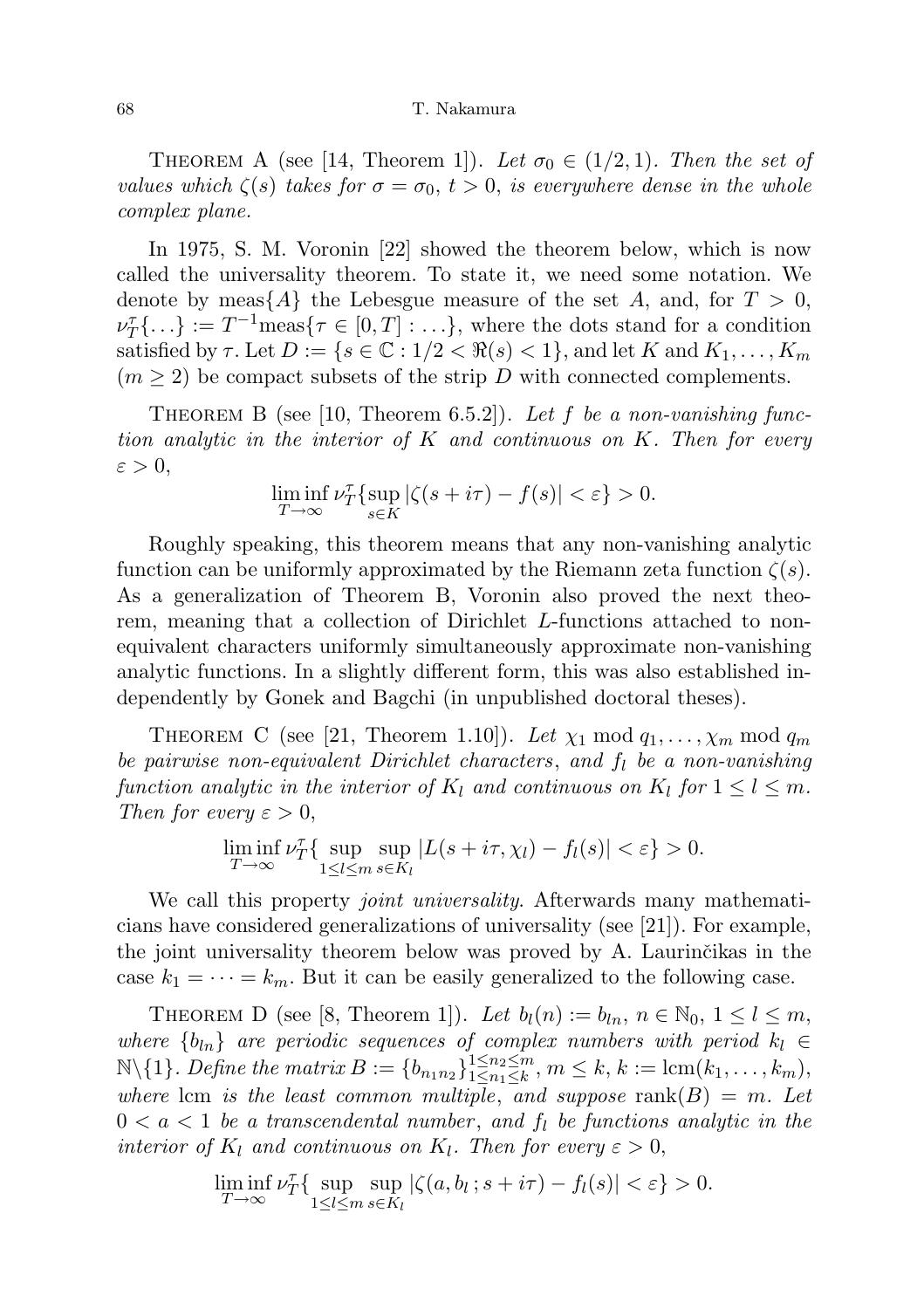In this paper, we consider the following property, which is weaker than joint universality, and stronger than joint denseness.

DEFINITION 1.2. *Joint value approximation* (of positive density) for  $\zeta(a, b_l; s)$  is the following property: Let  $\sigma_0 \in (1/2, 1)$  and  $C_l \in \mathbb{C}$  for  $1 \leq l \leq m$ . Then for every  $\varepsilon > 0$ ,

$$
\liminf_{T\to\infty}\nu_T^\tau\{\sup_{1\leq l\leq m}|\zeta(a,b_l\,;\sigma_0+i\tau)-C_l|<\varepsilon\}>0.
$$

This concept is also considered by Nagoshi, independently (see [17]).

We can interpret joint value approximation as joint universality in the complex plane. We can also consider joint value approximation as a kind of universality in the case where the compact subset  $K$  is a one-point set. These viewpoints are rather important (see Remarks 4.8 and 5.5). We will show that joint value approximation has applications to functional independence (Proposition 5.6), almost periodicity of positive density (Corollaries 5.1 and 5.2), and self-pre-similarity (Corollary 5.4).

This paper is divided into seven sections. In Section 2, we show a limit theorem for the generalized Barnes zeta function  $\zeta(a, b; s)$  (Proposition 2.2).

In Section 3, using that proposition, we obtain a sufficient condition for joint value approximation (Theorem 3.4).

In Section 4, by using the theory of uniform distribution, we show examples of joint value approximation in Examples 4.3, 4.5 and Propositions 4.6 and 4.7. These examples and propositions describe the distribution of values of generalized Barnes zeta functions in the critical strip. Note that these examples show that joint value approximation is easier to prove than joint universality (see Remark 4.4).

In Section 5, by using Propositions 4.6 and 4.7, we show that  $\zeta(a, b; s)$ has a kind of almost periodicity property (see Remark 5.3), *almost peri*odicity of positive density, in the complex plane (Corollaries 5.1 and 5.2). Next, in Corollary 5.4, we obtain self-pre-similarity for  $\zeta(s)$  and  $L(s, \chi)$  (see Remark 5.5). Finally, by Examples 4.3, 4.5 and Propositions 4.6, 4.7, we obtain the functional independence in Proposition 5.6.

In Section 6, we give a condition enabling one to disprove joint value approximation (Theorem 6.1), and some examples (Examples 6.3 and 6.4). These are also examples of lack of joint universality.

In Section 7, we give conditions implying the lack of joint universality (Theorems 7.2 and 7.3), and obtain an example which has the joint value approximation property but does not satisfy joint universality (Example 7.4). It should be noted that lack of joint universality has already been obtained in [19, Section 6], but together with lack of joint value approximation.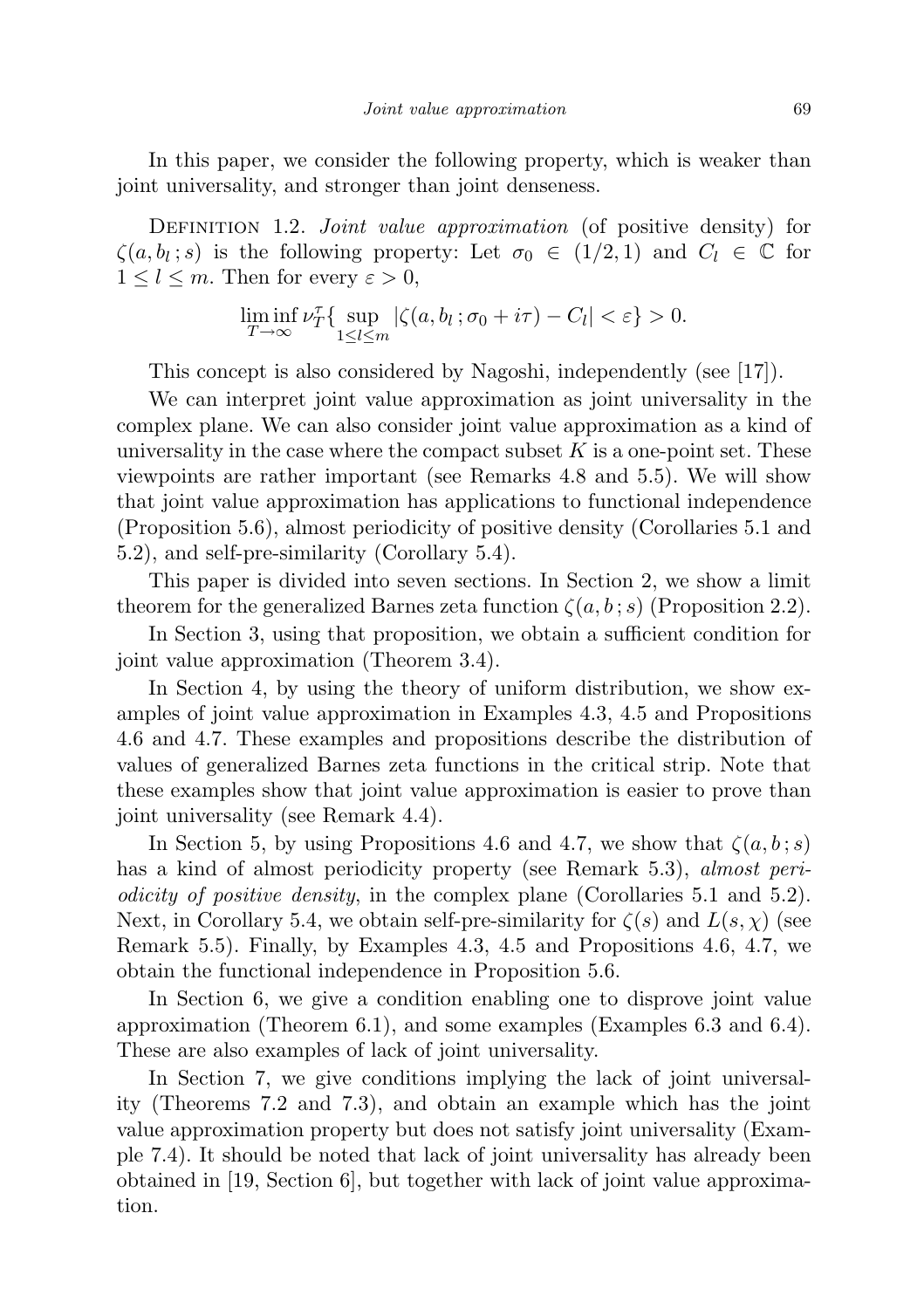2. The limit theorem for generalized Barnes zeta function. First, we quote some definitions and theorems from [7] and [11]. Denote by  $H(D)$ the space of analytic functions on  $D$  equipped with the topology of uniform convergence on compacta, and  $H^m(D) := H(D) \times \cdots \times H(D)$ . We deal with the limit theorem for the analytic function space  $H^m(D)$ , but for the approximation of values, we only need a limit theorem for  $\mathbb{C}^m$ . We remark that all lemmas and propositions below also hold for  $\mathbb{C}^m$ .

Let  $\mathfrak{B}(S)$  stand for the class of Borel sets of the space S. Define on  $(H^m(D), \mathfrak{B}(H^m(D)))$  the probability measure

$$
P_{\underline{\zeta}}^T(A) := \nu_T^{\tau}\{ (\zeta(a, b_1; s+i\tau), \dots, \zeta(a, b_m; s+i\tau)) \in A \}, \quad A \in \mathfrak{B}(H^m(D)).
$$

What we need is a limit theorem in the sense of weak convergence of probability measures for  $P_{\zeta}^{T}$  as  $T \to \infty$ , with an explicit form of the limit measure. Denote by  $\gamma$  the unit circle on  $\mathbb{C}$ , and let  $\Omega := \prod_{n=0}^{\infty} \gamma_n$ , where  $\gamma_n = \gamma$  for all  $n \in \mathbb{N}_0$ . With the product topology and pointwise multiplication the infinite-dimensional torus  $\Omega$  is a compact topological Abelian group. Denoting by  $m_H$  the Haar probability measure on  $(\Omega, \mathfrak{B}(\Omega))$ , we obtain a probability space  $(\Omega, \mathfrak{B}(\Omega), m_H)$ . Let  $\omega(n)$  be the projection of  $\omega \in \Omega$  to the coordinate space  $\gamma_n$ . Define

$$
\underline{\zeta}(s,\omega) := (\zeta(a,b_1;s,\omega), \dots, \zeta(a,b_m;s,\omega)),
$$
  

$$
\zeta(a,b_l;s,\omega) := \sum_{n=0}^{\infty} \frac{b_l(n)\omega(n)}{(n+a)^s}, \quad s \in D, \omega \in \Omega, 1 \le l \le m.
$$

LEMMA 2.1. Let  $0 < a < 1$  be transcendental. Then  $\zeta(a, b_l; s, \omega)$  is an  $H^m(D)$ -valued random element on the probability space  $(\Omega, \mathfrak{B}(\Omega), m_H)$ .

*Proof.* By the definition of  $\zeta(a, b_l; s, \omega)$ , we have

$$
\sum_{n=0}^\infty \frac{|b_l(n)|^2\log^2 n}{(n+a)^{2\sigma}} < \infty, \quad \sigma > 1/2, \, 1 \leq l \leq m.
$$

Hence the assertion follows by modifying the proof of [8, Lemma 2].  $\blacksquare$ 

Let  $P_{\zeta}$  stand for the distribution of the random element  $\zeta(s,\omega)$ , i.e.

$$
P_{\underline{\zeta}}(A) := m_H(\omega \in \Omega : \underline{\zeta}(s, \omega) \in A), \quad A \in \mathfrak{B}(H^m(D)).
$$

PROPOSITION 2.2. Suppose  $0 < a < 1$  is a transcendental number and (2.1)  $\zeta(a, b_l; s) = O(t^{\sigma}).$ 

Then the probability measure  $P_{\zeta}^{T}$  converges weakly to  $P_{\zeta}$  as  $T \to \infty$ .

*Proof.* For  $\sigma > 1$ , we define

$$
Z_1(a, b_l; s) := \sum_{n=0}^{\infty} \frac{b_{nl}}{(n+a)^s}, \quad Z_2(a, b_l; s) := \sum_{n=0}^{\infty} \frac{b'_l(n)}{(n+a)^s}.
$$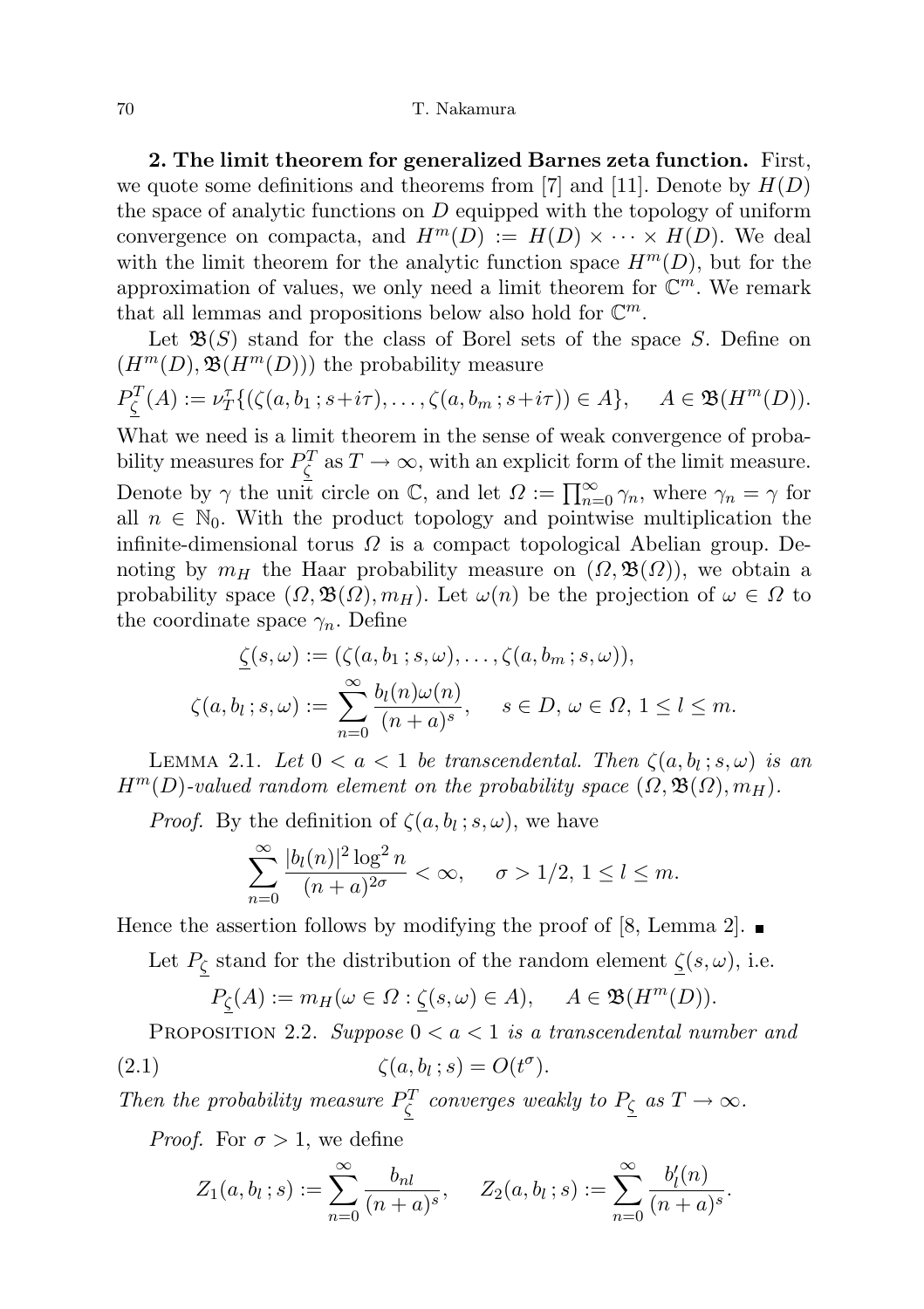By the definitions of  $\zeta(a, b_l; s)$  (see Introduction) and  $Z_2(a, b_l; s)$ ,  $Z_1(a, b_l; s)$ can be continued meromorphically to the half-plane  $\Re(s) > 1/2$ . From [13, Lemma 2], we have

$$
\lim_{T \to \infty} \frac{1}{2T} \int_{-T}^{T} |Z_1(a, b_l; s + i\tau)|^2 d\tau = \sum_{n=1}^{\infty} \frac{|b_{nl}|^2}{(n+a)^{2\sigma}}, \quad \sigma > 1/2.
$$

By using  $|x+y|^2 \leq 2(|x|^2+|y|^2)$ ,  $x, y \in \mathbb{C}$ , and the above formula, we obtain T

$$
\int_{0}^{1} |\zeta(a, b_l; s + i\tau)|^2 d\tau = O(T), \quad 1 \leq l \leq m.
$$

Hence the assertion follows by modifying the proof of [8, Theorem 3].  $\blacksquare$ 

3. A condition for joint value approximation. We quote some wellknown results on weak convergence of probability measures. Suppose  $P_n$  and P are probability measures on  $(S, \mathfrak{B}(S))$  for some metric space S.

LEMMA 3.1.  $P_n$  converges weakly to P as  $n \to \infty$  if and only if  $\liminf_{n\to\infty} P_n(G) \geq P(G)$  for all open sets  $G \in \mathfrak{B}(S)$ .

Moreover, we recall that the minimal closed set  $S_P \subseteq H^m(D)$  such that  $P(S_P) = 1$  is called the *support* of P. The set  $S_P$  consists of all  $f \in H^m(D)$ such that  $P(V) > 0$  for every neighborhood V of f. The support of the distribution of a random element  $X$  is called the support of  $X$  and is denoted by  $S_X$ .

LEMMA 3.2 ([11, Lemma 2]). Let  $\{X_n\}$  be a sequence of independent  $H^m(D)$ -valued random elements, and suppose that the series  $\sum_{n=1}^{\infty} X_n$  converges almost surely. Then the support of the sum of this series is the closure of the set of all  $f \in H^m(D)$  which may be written as a convergent series  $\underline{f} := \sum_{n=1}^{\infty} \underline{f}_n, \, \underline{f}_n \in S_{X_n}.$ 

The following lemma plays an important role in the theory of joint value approximation.

LEMMA 3.3 ([7, Theorem 6.1.16]). Let  $\{\underline{x}_n\}$  be a sequence in a Hilbert space  $X$  satisfying the following conditions:

- (a)  $\sum_{n=0}^{\infty} ||\underline{x}_n||^2 < \infty;$
- (b)  $\sum_{n=0}^{\infty} |\langle \underline{x}_n, \underline{x} \rangle| = \infty$  for all  $0 \neq \underline{x} \in X$ .

Then the set of all convergent series  $\sum_{n=0}^{\infty} \alpha_n \underline{x}_n$  with  $|\alpha_n| = 1$  for all  $n \in \mathbb{N}_0$ is dense in X.

Let  $\underline{x}, y \in \mathbb{C}^m$ . We define the inner product in the Hilbert space  $\mathbb{C}^m$  by  $\langle \underline{x}, y \rangle := x_1 \overline{y}_1 + \cdots + x_m \overline{y}_m,$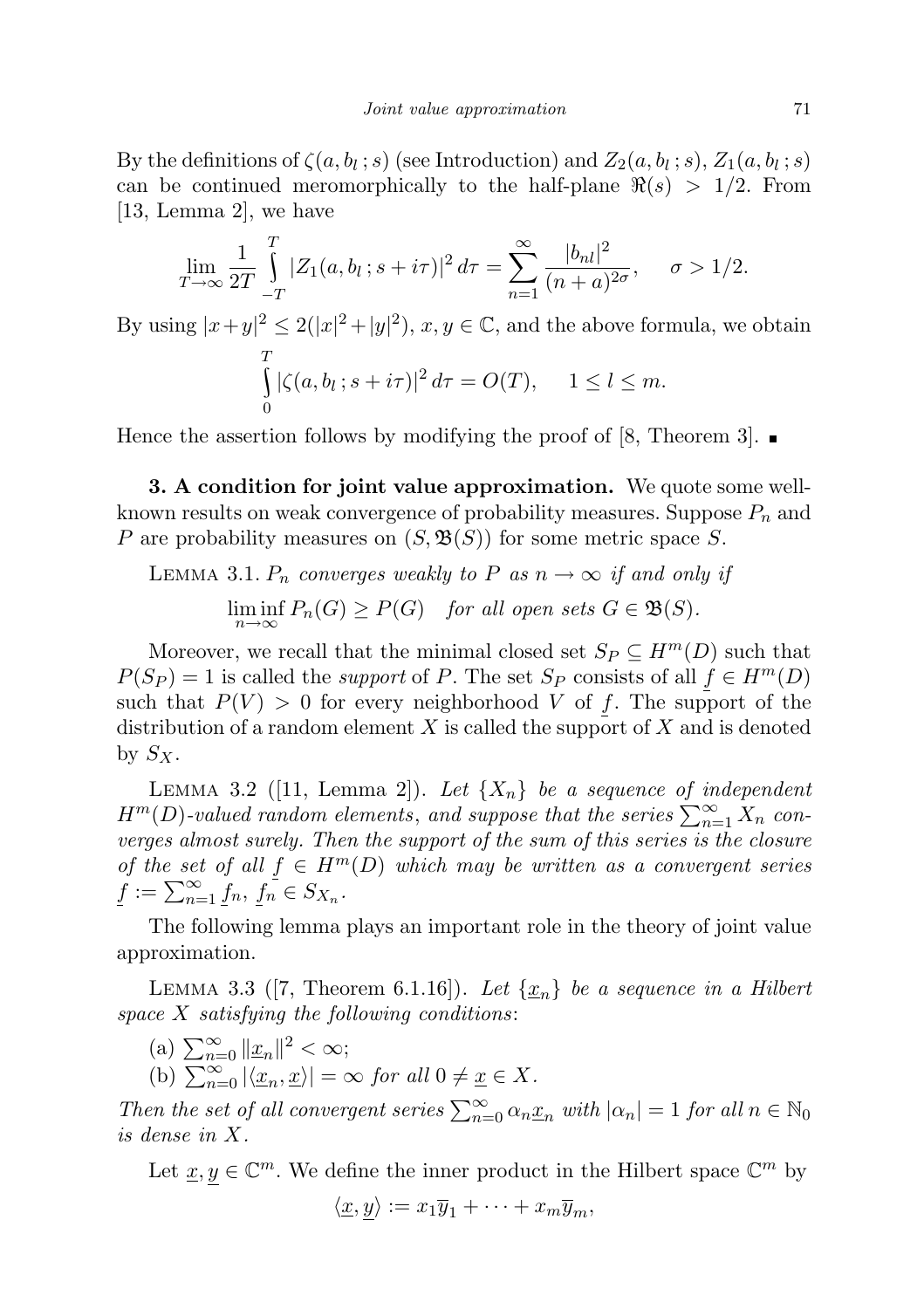where the bar denotes the complex conjugate. From Lemma 3.3, we obtain the following sufficient condition for joint value approximation. It should be noted that such conditions for joint universality have already been proved (see for example [21, Theorem 12.9]).

THEOREM 3.4. Let  $\sigma_0 \in (1/2, 1)$  and  $C_l \in \mathbb{C}$  for  $1 \leq l \leq m$ . Suppose  $0 < a < 1$  is transcendental and  $\zeta(a, b_l; s)$  satisfies  $(2.1)$  and

(3.1) 
$$
\sum_{n=0}^{\infty} \left| \sum_{l=1}^{m} \frac{\overline{\eta}_l b_l(n)}{(n+a)^s} \right| = \infty \quad \text{for all } (\eta_1, \dots, \eta_m) \neq (0, \dots, 0).
$$

Then for every  $\varepsilon > 0$ ,

(3.2) 
$$
\liminf_{T \to \infty} \nu_T^{\tau} \{ \sup_{1 \le l \le m} |\zeta(a, b_l; \sigma_0 + i\tau) - C_l| < \varepsilon \} > 0.
$$

*Proof.* We put  $\underline{x}_n := (b_1(n)(n+a)^{-\sigma_0}, \ldots, b_l(n)(n+a)^{-\sigma_0})$ . We can check (a) and (b) of Lemma 3.3 easily. We use the fact that

$$
(3.3) \quad \sup_{1 \leq l \leq m} |x_l - y_l| \leq \sqrt{\langle \underline{x} - \underline{y}, \underline{x} - \underline{y} \rangle} \leq m \sup_{1 \leq l \leq m} |x_l - y_l|, \quad \underline{x}, \underline{y} \in \mathbb{C}^m,
$$

which implies the equivalence of the topology defined by sup $|\cdot|$  and by  $\langle \cdot, \cdot \rangle$ . Hence the support of the measure  $P_{\zeta}$  is the whole of  $\mathbb{C}^m$  by Lemmas 3.2 and 3.3. Denote by G the set of all  $g := (g_1, \ldots, g_m) \in \mathbb{C}^m$  such that

$$
\sup_{1 \leq l \leq m} |g_l - C_l| < \varepsilon.
$$

Obviously, G is an open set on  $\mathbb{C}^m$ , and as  $S_{P_{\zeta}} = \mathbb{C}^m$ , it follows that  $(C_1, \ldots, C_m) \in S_{P_{\zeta}}$ . The weak convergence of the measures  $P_{\zeta}^T$  and Lemma 3.1 imply (3.2), since  $S_{P_{\zeta}}$  consists of all  $g \in \mathbb{C}^m$  for which every neighborhood G of g satisfies  $P_{\zeta}(G) > 0$ .

REMARK 3.5. The general Dirichlet series  $L(b_l, \lambda; s)$  is defined by

(3.4) 
$$
L(b_l, \lambda; s) := \sum_{n=1}^{\infty} b_l(n) e^{-\lambda_n s},
$$

where  $\lambda_n \in \mathbb{R}, 0 < \lambda_1 < \lambda_2 < \cdots$ ,  $\lim_{n \to \infty} \lambda_n = \infty$  (see for example [9]). It is well known that the region of absolute convergence of (3.4) is a half-plane. Assume (3.4) converges absolutely for  $\sigma_l > \sigma_{a_l}$ . It is proved in [9, Theorem 1] that if  $\lambda_n$ 's are linearly independent over the field of rational numbers, and satisfy the conditions  $[9, (2), (3), (6)]$ , then we have the limit theorem. In this case, we can also prove joint value approximation by modifying the method in this section.

Similarly, if a certain type of Dirichlet series has an Euler product and satisfies suitable conditions, we can also deduce joint value approximation (see for example [21, Theorem 4.3]).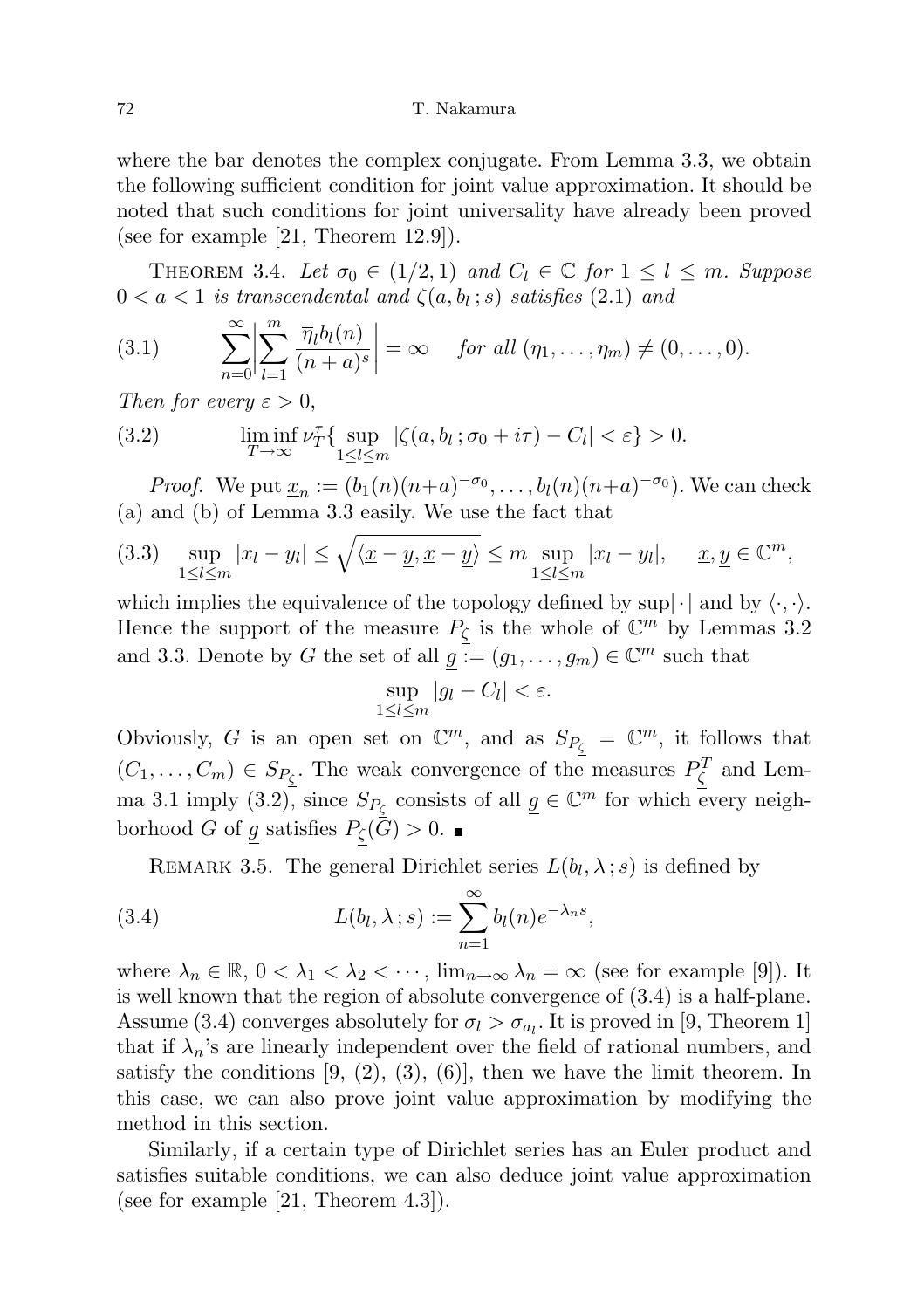4. Examples of joint value approximation. In this section, we show examples of joint value approximation (see Examples 4.3 and 4.5, and Propositions 4.6 and 4.7). First, we quote a definition and a lemma on uniform distribution.

For a real number x, let [x] denote the integer part of x, and  $\{x\}_{f} :=$  $x-[x]$  the fractional part of x. Let  $\{x_n\}$  be a given sequence of real numbers. For a positive integer N and a subset E of  $[0, 1)$ , define the counting function  $A(E; N; \{x_n\})$  as the number of terms  $x_n, 1 \leq n \leq N$ , for which  $\{x_n\}\in E$ .

DEFINITION 4.1. The sequence  $\{x_n\}$  of real numbers is said to be uniformly distributed mod 1 if for every pair a, b of real numbers with  $0 \le a \le$  $b \leq 1$  we have

$$
\lim_{N \to \infty} \frac{A([a,b);N;\{x_n\})}{N} = b - a.
$$

LEMMA 4.2 ([6, Corollary 2.4.2]). Any sequence that is dense in  $(0, 1)$ can be rearranged to a sequence uniformly distributed mod 1.

After these preparations, we obtain the following examples.

EXAMPLE 4.3. Joint value approximation holds for  $\{\zeta(a, b_l; s)\}_{l=1,2}$ when  $0 < a < 1$  is transcendental,  $b_{n1} := e^{2\pi i \lambda n}, b_{n2} := e^{2\pi i (\lambda + \theta)n}, 0 < \lambda \le 1$ and  $\theta \in \mathbb{R} \setminus \mathbb{Q}$ .

*Proof.* In the case  $\eta_1 \eta_2 = 0$ , we can check (3.1) immediately. Now we assume  $\eta_1 \eta_2 \neq 0$  and put  $re^{2\pi i \xi} := -\overline{\eta}_1/\overline{\eta}_2$ . For all  $r, \xi \in \mathbb{R}$ , we have

(4.1) 
$$
\# \{ n \in \mathbb{N}_0 : 0 \le n \le N, \ |re^{2\pi i \xi} - e^{2\pi i \theta n}| \ge 2^{-1/2} \} \ge 3N/5
$$

for sufficiently large N. This is proved as follows. If a natural number  $n$ satisfies the condition

$$
\pi/4 \le \min_{j\in\mathbb{Z}} |2\pi\xi - 2\pi\theta n + 2\pi j| \le 7\pi/4,
$$

then it also satisfies  $|re^{2\pi i\xi} - e^{2\pi i\theta n}| \geq 2^{-1/2}$ . Since  $\{\theta n\}$  is uniformly distributed mod 1 because  $\theta \in \mathbb{R} \setminus \mathbb{Q}$  (see for example [6, Example 2.1]), we obtain (4.1). Hence for all  $(\eta_1, \eta_2) \neq (0, 0) \in \mathbb{C}^2$ , we have

$$
\sum_{n=1}^{N} \left| \sum_{l=1}^{2} \frac{\overline{\eta}_{l} b_{l}(n)}{(n+a)^{\sigma_{0}}} \right| \geq \frac{|\eta_{2}|}{\sqrt{2}} \sum_{n=3N/5}^{N} \frac{1}{(n+a)^{\sigma_{0}}} - \sum_{n=1}^{N} \frac{2 \max_{l=1,2} \{|\eta_{l}|\}}{(n+a)^{\sigma_{0} + \min_{l=1,2} \{\beta_{l}\}}}
$$

$$
\to \infty, \quad N \to \infty.
$$

We can check (2.1) by applying the assumption  $b_l'(n) = O(n^{-\beta_l})$  and [10, Theorems 3.1.2 and 3.1.3]. Then Theorem 3.4 yields the result.

REMARK 4.4. We remark that in the cases (i)  $\lambda, \theta \in \mathbb{Q} \setminus \mathbb{Z}$ , (ii)  $\lambda, \theta \in \mathbb{Q}$ , and (iii)  $\lambda \in \mathbb{R}, \theta \in \mathbb{Q}\backslash \mathbb{Z}$ , joint universality has already been proved by Laurinčikas and Matsumoto [11, Theorem 1] (see also [12, Theorem 2]), Nagoshi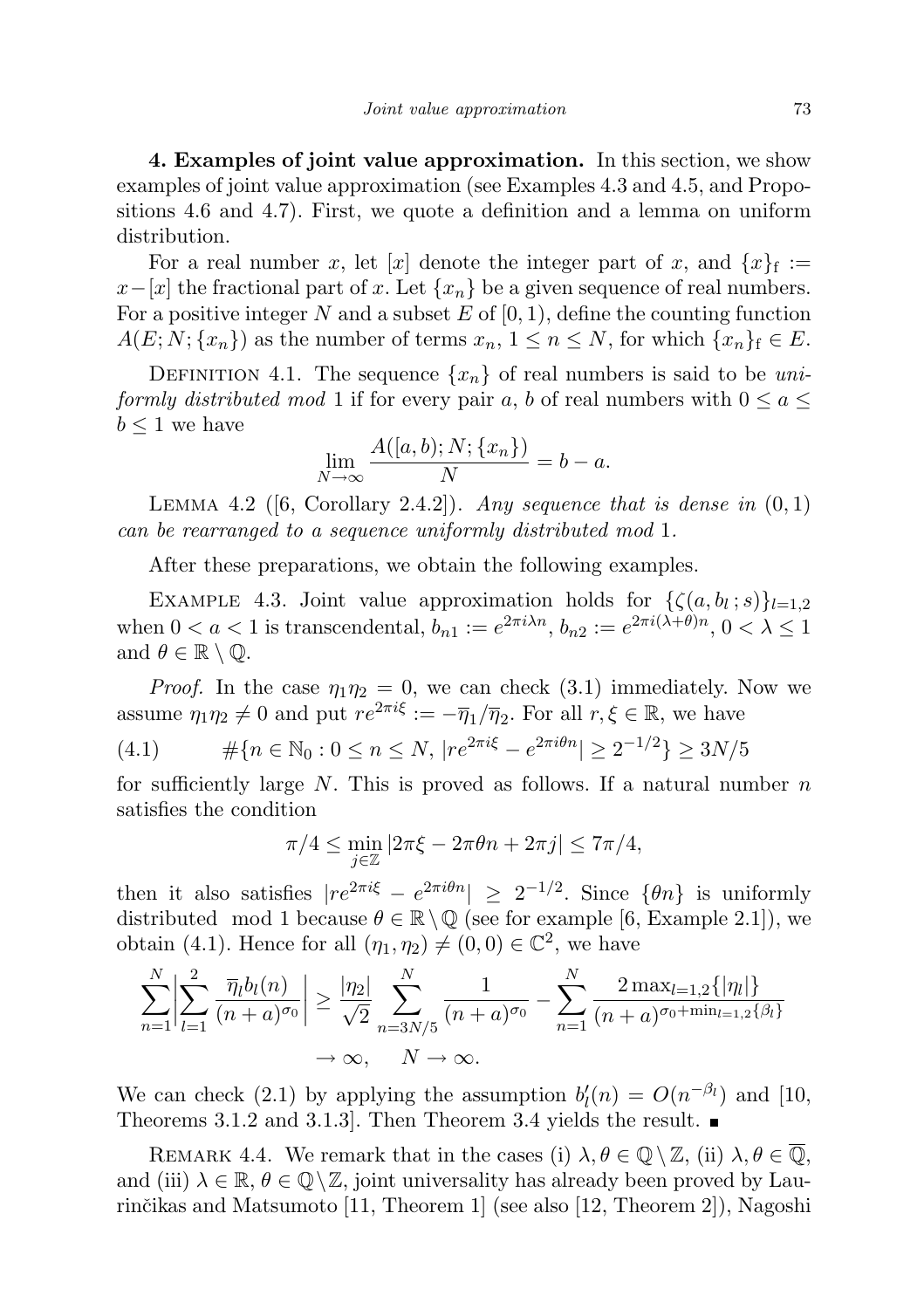[15, Theorem], and the author [18, Theorem 17], respectively. Clearly, joint value approximation follows from joint universality. However, in the case when  $\theta \in \mathbb{Q} \setminus \mathbb{Z}$ , we can prove the former directly, as follows. For  $\theta := g/h$ and all  $\eta \in \mathbb{C}$ , we can easily obtain

$$
\# \{ n \in \mathbb{N}_0 : 0 \le n \le N, \, |\eta - e^{2\pi i \theta n}| \ge 1 \} \ge N/h.
$$

Therefore we obtain joint value approximation by modifying the proof of Example 4.3.

The key to Example 4.3 is the fact that  $\{\theta n\}, \theta \in \mathbb{R} \setminus \mathbb{Q}$ , is uniformly distributed mod 1. The sequence  $\{\theta n+d\log(n+a)\}, d \in \mathbb{R}$ , is also uniformly distributed (see for example [6, Theorem 3.9]). Hence we obtain the following example.

EXAMPLE 4.5. Joint value approximation holds for  $\{\zeta(a, b_l; s+id_l)\}_{l=1,2}$ in the case when  $0 < \lambda \leq 1, \theta \in \mathbb{R} \setminus \mathbb{Q}, b_{n_1} := e^{2\pi i \lambda n}, b_{n_2} := e^{2\pi i (\lambda + \theta)n}, d_1 = 0$ and  $d_2 \in \mathbb{R}$ .

We can also obtain examples of joint value approximation following from the denseness of a sequence.

PROPOSITION 4.6. Suppose  $0 < a < 1$  is transcendental,  $0 < \lambda \leq 1$ ,  $b_{n1} = b_{n2} := e^{2\pi i \lambda n}, d_1 = 0, \text{ and } 0 \neq d_2 := d \in \mathbb{R}.$  Then for any  $\varepsilon > 0$ ,

(4.2) 
$$
\liminf_{T \to \infty} \nu_T^{\tau} \{ \sup_{l=1,2} |\zeta(a, b_l; \sigma_0 + id_l + i\tau) - C_l| < \varepsilon \} > 0.
$$

*Proof.* Some rearrangement of the sequence  $\{d \log(n + a)\}, d \neq 0$ , is uniformly distributed mod 1 by Lemma 4.2 and the fact that  $\{d \log(n+a)\}\$ f is dense in [0, 1). Hence we find that for all  $(\eta_1, \eta_2) \neq (0, 0) \in \mathbb{C}^2$ , a rearrangement of the series

$$
\sum_{n=1}^{\infty} \left| \sum_{l=1}^{2} \frac{\overline{\eta}_{l} e^{2\pi i \lambda n}}{(n+a)^{\sigma + id_{l}}} \right|
$$

is divergent by using  $(n+a)^{id} = \exp(id \log(n+a))$  and modifying the proof of Example 4.3. We can easily show that if a rearrangement of positive terms is divergent, the original series is also divergent. This yields the assertion.

By modifying the proof of the above proposition, we obtain the following result. We remark that  $C_1, C_2 \in \mathbb{C}$  do not have to be non-zero.

PROPOSITION 4.7. Suppose  $\sigma_0 \in (1/2, 1), d_1 = 0, and 0 \neq d_2 \in \mathbb{R}$ . Then for any  $\varepsilon > 0$ ,

(4.3) 
$$
\liminf_{T \to \infty} \nu_T^{\tau} \{ \sup_{l=1,2} |L(\sigma_0 + id_l + i\tau, \chi) - C_l| < \varepsilon \} > 0.
$$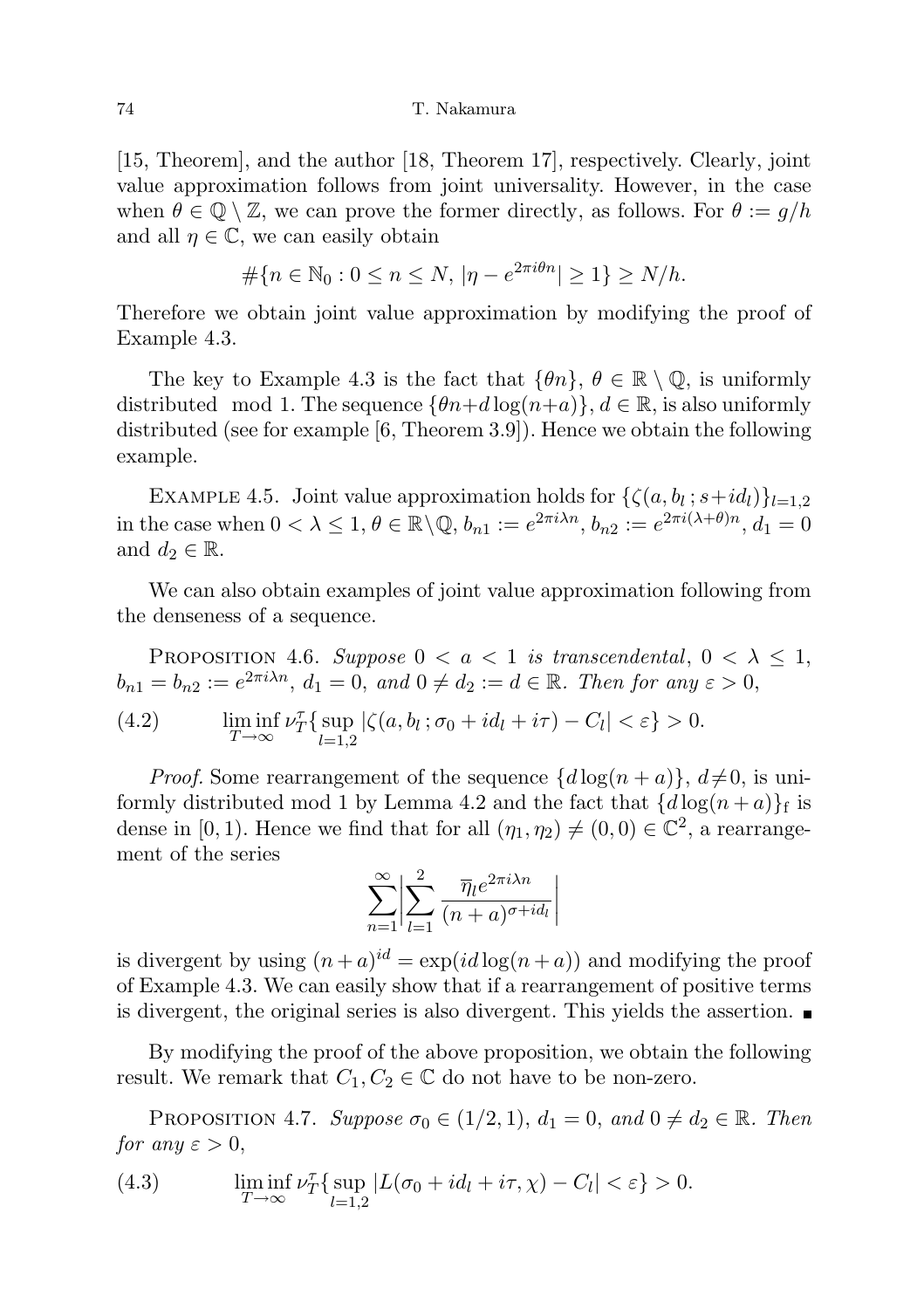Proof. We only have to prove this result for the Riemann zeta function. Since  $\zeta(s)$  has the Euler product expression, we have

$$
\log \zeta(s) = -\sum_{n=1}^{\infty} \log(1 - p_n^{-\sigma - it}), \quad \sigma > 1,
$$

where  $p_n$  denotes the *n*th prime number. Next we define a  $\mathbb{C}^2$ -valued random element $\log \zeta(\sigma, \omega)$  by

$$
\log \underline{\zeta}(\sigma,\omega) := \sum_{n=1}^{\infty} \left( \log \left( 1 - \frac{\omega(p_n)}{p_n^{\sigma}} \right), \log \left( 1 - \frac{\omega(p_n)}{p_n^{\sigma + id}} \right) \right), \quad |\omega(p_n)| = 1.
$$

By using the prime number theorem and the denseness of the sequence  $\{\log p_n\}$  in  $(0, 1)$ , and modifying the proof of Proposition 4.6, we obtain

$$
\sum_{n=1}^{\infty} \left| \sum_{l=1}^{2} \eta_l \log \left( 1 - \frac{\exp(-id_l \log p_n)}{p_n^{\sigma_0}} \right) \right| = \infty \quad \text{ for all } (\eta_1, \eta_2) \neq (0, 0).
$$

Hence by the Taylor expansion of  $log(1-z)$ ,

$$
\omega \log(1 - z) \sim \omega z \sim \log(1 - \omega z), \quad |\omega| = 1, |z| < 1
$$

(see also the proof of [7, Lemma 5.4]), and Lemmas 3.2 and 3.3, the support of  $\log \zeta(\sigma, \omega)$  is  $\mathbb{C}^2$ . The map  $h : \mathbb{C}^2 \to \mathbb{C}^2$  defined by

$$
(x_1, x_2) \mapsto (\exp x_1, \exp x_2)
$$

is continuous and sends  $\log \zeta(\sigma, \omega)$  to  $\zeta(\sigma, \omega)$  and  $\mathbb{C}^2$  to  $(\mathbb{C} \setminus \{0\})^2$ . On the other hand, the support of  $\overline{\zeta}(\sigma,\omega)$  is closed. Since the closure of  $(\mathbb{C} \setminus \{0\})^2$ is  $\mathbb{C}^2$ , the support of  $\zeta(\sigma,\omega)$  is also  $\mathbb{C}^2$ . By using the limit theorem for  $\zeta(s)$ (see [7, Section 5] or [21, Sections 4 and 12]) and modifying the proof of Theorem 3.4, we obtain the assertion.  $\blacksquare$ 

Remark 4.8. Propositions 4.6 and 4.7 nearly coincide with the Shifts Universality Principle [5, p. 311] (see also [21, p. 203]) if  $b_1(n) = b_2(n)$  and the compact set is a one-point set. We can obtain these propositions by using the universality theorem (see for example [16, Corollary 2.3]).

**5. Applications of joint value approximation.** By putting  $b_1(n) =$  $b_2(n)$  and  $C := C_1 = C_2$  in Proposition 4.6 or 4.7 and using the following triangle inequality:

$$
\begin{aligned} |\zeta(a,b;\sigma_0+id+i\tau)-\zeta(a,b;\sigma_0+i\tau)|\\ &\leq |\zeta(a,b;\sigma_0+id+i\tau)-C|+|\zeta(a,b;\sigma_0+i\tau)-C|, \end{aligned}
$$

we obtain the following corollary, which means that generalized Barnes zeta functions have the property of *almost periodicity of positive density*, embodied in (5.1) below. These corollaries are also obtained by putting  $K := \{\text{one-point set}\}\$ in [5, Theorem 4] (see also [21, Theorem 10.6]).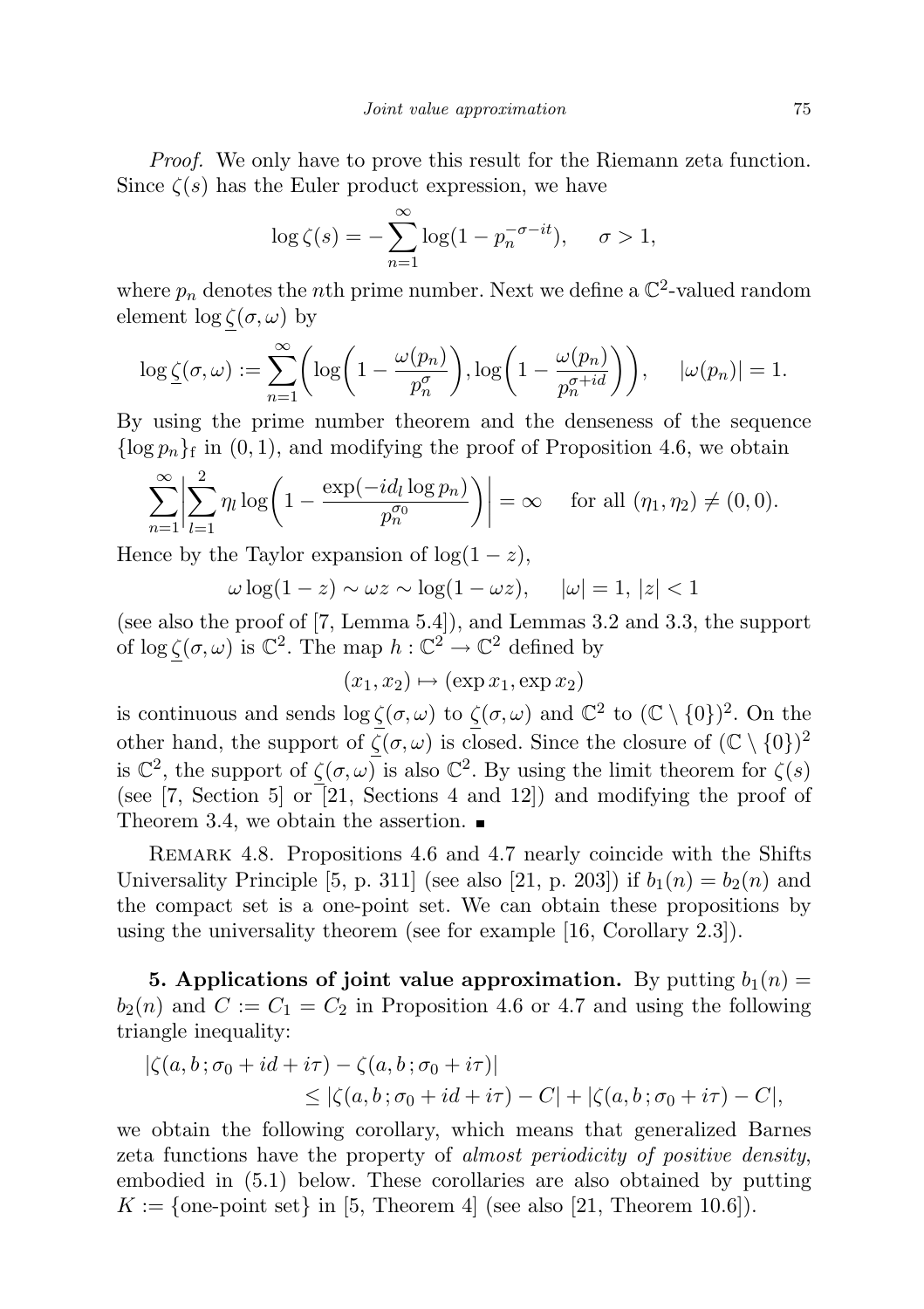COROLLARY 5.1. Suppose  $0 < a < 1$  is transcendental,  $\sigma_0 \in (1/2, 1)$ ,  $0 < \lambda \leq 1, b_{n1} = b_{n2} := e^{2\pi i \lambda n}, \text{ and } 0 \neq d \in \mathbb{R}.$  Then for any  $\varepsilon > 0$ ,

(5.1) 
$$
\liminf_{T \to \infty} \nu_T^{\tau} \left\{ |\zeta(a, b; \sigma_0 + id + i\tau) - \zeta(a, b; \sigma_0 + i\tau) | < \varepsilon \right\} > 0.
$$

COROLLARY 5.2. Suppose  $\sigma_0 \in (1/2, 1)$  and  $0 \neq d \in \mathbb{R}$ . Then for any  $\varepsilon > 0$ ,

(5.2) 
$$
\liminf_{T \to \infty} \nu_T^{\tau} \{|L(\sigma_0 + id + i\tau, \chi) - L(\sigma_0 + i\tau, \chi)| < \varepsilon\} > 0.
$$

REMARK 5.3. An analytic function  $f(s)$ , defined on some vertical strip  $a < \sigma < b$ , is called *almost periodic in the sense of Bohr* (or uniformly almost periodic) if, for any positive  $\varepsilon > 0$ , and any  $\alpha, \beta$  with  $a < \alpha < \beta < b$ , there exists a length  $l := l(f, \alpha, \beta, \varepsilon) > 0$  such that every interval  $(\tau_1, \tau_2)$ of length l contains an almost period of f relative to  $\varepsilon$  in the closed strip  $\alpha \leq \sigma \leq \beta$ , i.e., there exists  $d \in (\tau_1, \tau_2)$  such that

$$
|f(\sigma + id + i\tau) - f(\sigma + i\tau)| < \varepsilon, \quad \alpha \le \sigma \le \beta, \tau \in \mathbb{R}.
$$

Bohr [3] proved that every Dirichlet series is almost periodic in the sense of Bohr in its half-plane of absolute convergence. Moreover, he showed that if  $\chi$  is non-principal, then the Riemann hypothesis for the Dirichlet L-function  $L(s, \chi)$  is equivalent to the almost periodicity in the sense of Bohr of  $L(s, \chi)$ in  $\sigma > 1/2$  (see also [21, Section 8.2]).

Next we consider the property of "self-similarity" which resembles almost periodicity for zeta functions. Considering the case of  $m = 1$  in Proposition 4.7 and putting  $C_1 = L(\sigma_1, \chi)$ , we obtain the following corollary.

COROLLARY 5.4. Let 
$$
\sigma_0, \sigma_1 \in (1/2, 1)
$$
. Then for any  $\varepsilon > 0$ ,

(5.3) 
$$
\liminf_{T \to \infty} \nu_T^{\tau} \{ |L(\sigma_0 + i\tau, \chi) - L(\sigma_1, \chi)| < \varepsilon \} > 0.
$$

Remark 5.5. More than 50 years after Bohr's paper [3], Bagchi in his Ph.D. thesis [1] proved that the Riemann hypothesis is true if and only if the Riemann zeta function can be approximated by itself in the sense of universality.

The Riemann hypothesis is true if and only if, for any compact subset K in the strip D with connected complement and for any  $\varepsilon > 0$ ,

(5.4) 
$$
\liminf_{T \to \infty} \nu_T^{\tau} \{ \max_{s \in K} |\zeta(s + i\tau) - \zeta(s)| < \varepsilon \} > 0
$$

(see also [21, Theorem 8.3]). In Bagchi [2, Theorem 3.7], it is shown that the above statement also holds for  $L(s, \chi)$  in place of  $\zeta(s)$ . We call this property self-similarity and the property in Corollary 5.4 with  $\sigma_0 = \sigma_1$ self-pre-similarity. We can say that self-pre-similarity is self-similarity on a one-point set.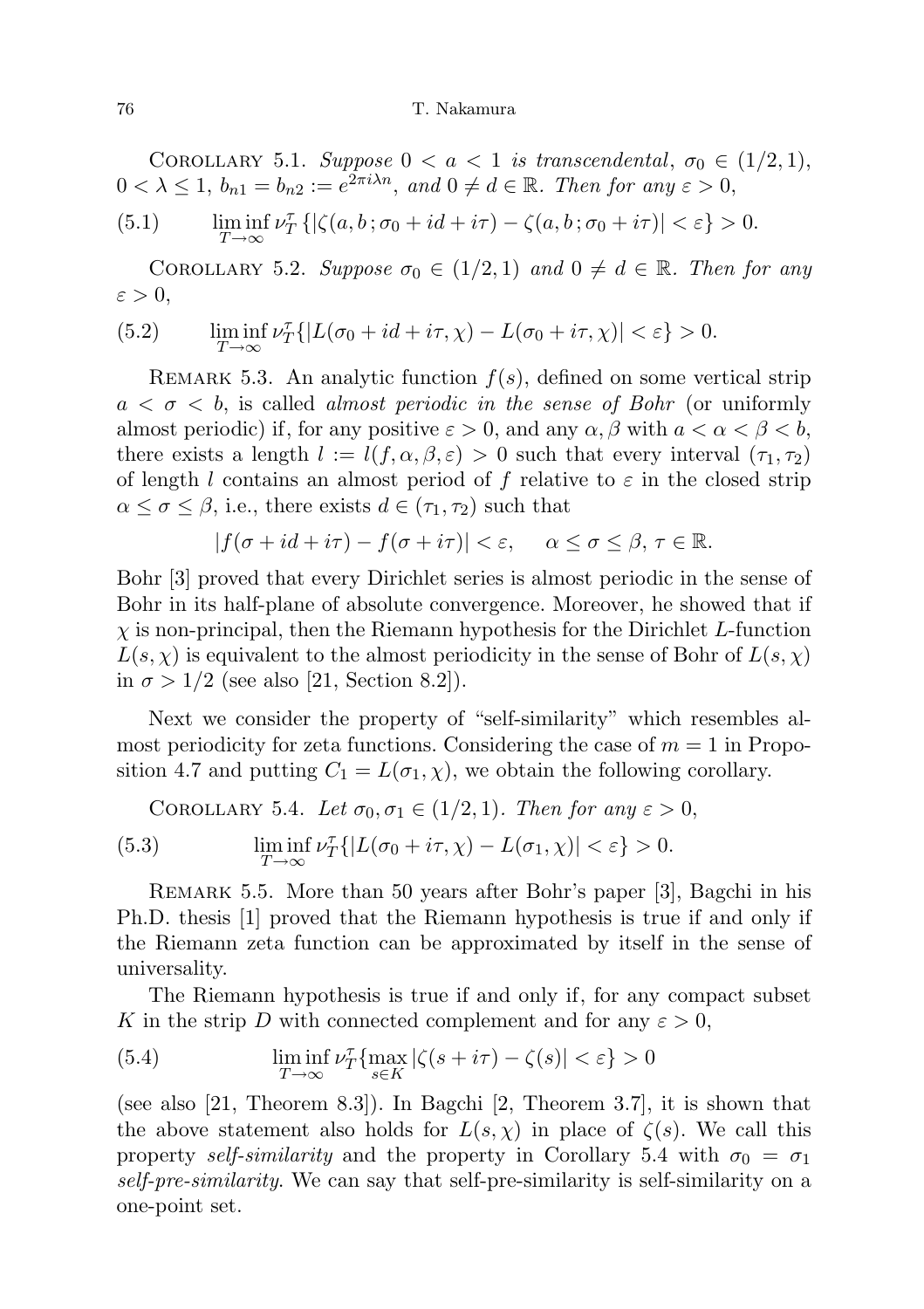Note that self-similarity implies almost periodicity in the sense of Bohr. By modifying the proof of Theorem D with  $m = 1$ , we can see that the generalized Barnes zeta function  $\zeta(a, b; s)$  has the universality property (see also [10, Theorem 6.1.1]). Applying the universality Theorem D with  $f(s)$  =  $\zeta(a, b; s)$ , we obtain self-similarity for  $\zeta(a, b; s)$ , which also implies almost periodicity in the sense of Bohr.

Recall that both almost periodicity in the sense of Bohr and self-similarity for L-functions are equivalent to the (generalized) Riemann hypothesis. The difference between Corollary 5.2 and almost periodicity in the sense of Bohr lies in the difference between positive density and uniformity. The difference between Corollary 5.4 and self-similarity amounts to the difference between the complex plane and a functional space (difference caused by the fact that the compact set  $K$  is a one-point set or not). If we could close one of these gaps, we could prove the Riemann hypothesis. Needless to say, this is very difficult.

Finally, as an application of Examples 4.3, 4.5 and Propositions 4.6 and 4.7, we obtain the following joint functional independence result. We can prove it by modifying the proof of, for example, [10, Theorem 7.2.1].

PROPOSITION 5.6. Let  $\zeta(a, b_l; s)$ ,  $l = 1, 2$ , be as in Examples 4.3, 4.5 or Propositions 4.6, 4.7. Suppose F is a continuous function on  $\mathbb{C}^2$  and

(5.5)  $F(\zeta(a, b_1 ; s), \zeta(a, b_2 ; s)) = 0$ 

for all s. Then  $F \equiv 0$ .

6. Lack of joint value approximation. The following theorem gives a condition implying that joint value approximation fails to hold.

THEOREM 6.1. Let  $\sigma_0 \in (1/2, 1)$ . Suppose there exists  $(\eta_1, \ldots, \eta_m) \neq$  $(0, \ldots, 0)$  such that

(6.1) 
$$
\sum_{n=0}^{\infty} \left| \sum_{l=1}^{m} \frac{\overline{\eta}_l b_l(n)}{(n+a)^{\sigma_0}} \right| < \infty.
$$

Then for all  $\tau \in \mathbb{R}$ , there exist  $\varepsilon > 0$  and  $C_l \in \mathbb{C}$ ,  $1 \leq l \leq m$ , satisfying

(6.2) 
$$
\sup_{1 \leq l \leq m} |\zeta(a, b_l; \sigma_0 + i\tau) - C_l| \geq \varepsilon.
$$

*Proof.* We can assume that  $\eta_1 \neq 0$  and  $C_l = 0$  for  $2 \leq l \leq m$ . Put  $\eta := \max_{1 \leq l \leq m} |\eta_l|$  and suppose

$$
\sup_{2\leq l\leq m} |\zeta(a,b_l;\sigma_0+i\tau)| < M.
$$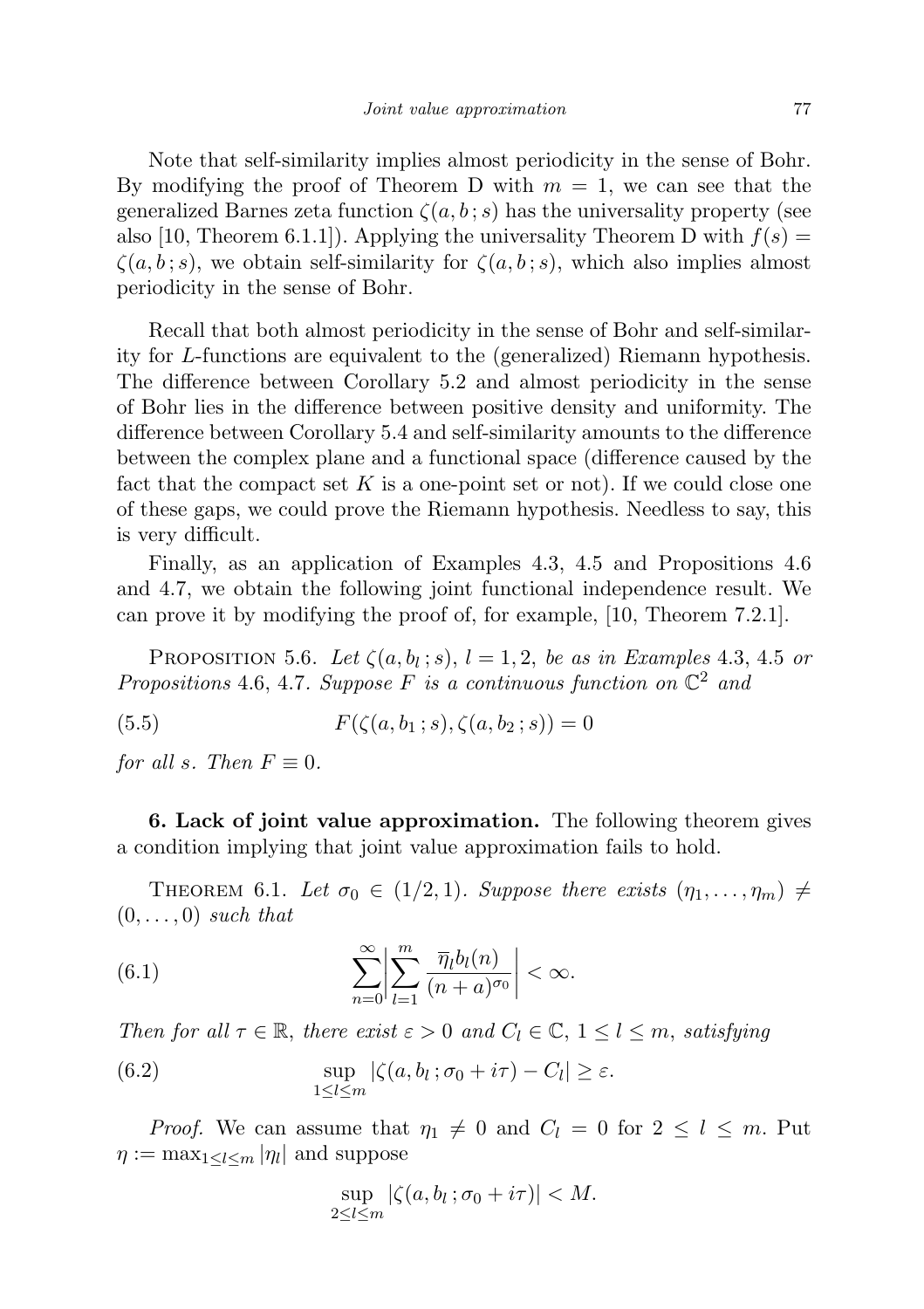For all  $\tau$  satisfying the above inequality, we have

(6.3) 
$$
|\eta_1 \zeta(a, b_1; \sigma_0 + i\tau) + (m\eta + 1)M|
$$
  
= 
$$
| (m\eta + 1)M + \sum_{l=1}^m \eta_l \zeta(a, b_l; \sigma_0 + i\tau) - \sum_{l=2}^m \eta_l \zeta(a, b_l; \sigma_0 + i\tau) | > \eta M,
$$

because of the equality  $|(n + a)^{-i\tau}| = 1$  and

$$
\sum_{l=1}^m \eta_l \zeta(a, b_l; \sigma_0 + i\tau) \Big| \leq \sum_{n=0}^\infty \Big| \sum_{l=1}^m \frac{\overline{\eta_l} b_l(n)}{(n+a)^{\sigma_0 + i\tau}} \Big| < M.
$$

This implies the assertion.

 $\overline{\phantom{a}}$  $\overline{\phantom{a}}$  $\mid$ 

REMARK 6.2. The negation of assumption  $(3.1)$  is  $(6.1)$ . In addition, we can see that the condition in this theorem also implies the lack of joint universality (see [19, Section 6]), which means that there exist  $\varepsilon > 0$  and  $C_l \in \mathbb{C}, 1 \leq l \leq m$ , for which there does not exist  $\tau$  satisfying

(6.4) 
$$
\sup_{1 \leq l \leq m} \sup_{s \in K_l} |\zeta(a, b_l; s + i\tau) - C_l| \leq \varepsilon.
$$

By using this theorem, we obtain the following examples where joint value approximation fails to hold. The example below should be compared with Theorem D.

EXAMPLE 6.3. Define  $B := \{b_{n_1,n_2}\}_{1 \leq n_1 \leq k}^{1 \leq n_2 \leq m}$  $\sum_{1\leq n_1\leq k}^{1\leq n_2\leq m}$ ,  $m \leq k$ , where  $b_{nl}$ ,  $n \in$  $\mathbb{N}_0$ , are periodic sequences of complex numbers with period  $k_l \in \mathbb{N} \setminus \{1\}$ ,  $k := \text{lcm}(k_1, \ldots, k_m)$ , and suppose rank $(B) < m$ . Then condition  $(6.1)$  is satisfied.

As a generalization, we have the following example, which contains [19, Proposition 6.4].

 $\sum_{l=1}^{m} \overline{\eta}_l b_{nl} = 0$  for all but finitely many  $n \in \mathbb{N}_0$ . Then condition (6.1) is EXAMPLE 6.4. Suppose there exists  $(\eta_1, \ldots, \eta_m) \neq (0, \ldots, 0)$  such that satisfied.

7. Lack of joint universality. The next lemma is a generalization of [19, Theorem 5.2] and a kind of counter-proposition to Lemma 3.3. The assumption that  $\sum_{n=1}^{\infty} \alpha_n \underline{x}_n$  is convergent is essential to prove [19, Theorem 5.2], but we do not need it in the proof below.

LEMMA 7.1. Let  $\{\underline{x}_n\}$  be a sequence in a pre-Hilbert space X with an inner product  $\langle \cdot, \cdot \rangle$  satisfying the following condition.

(a) There exists a non-zero  $\underline{x} \in X$  and  $M > 0$  such that  $\sum_{n=1}^{\infty} |\langle \underline{x}_n, \underline{x} \rangle|$  $\langle M.$ 

Then the set of all series  $\sum_{n=0}^{\infty} \alpha_n x_n$  with  $|\alpha_n| = 1$  for all  $n \in \mathbb{N}_0$  is not dense in X.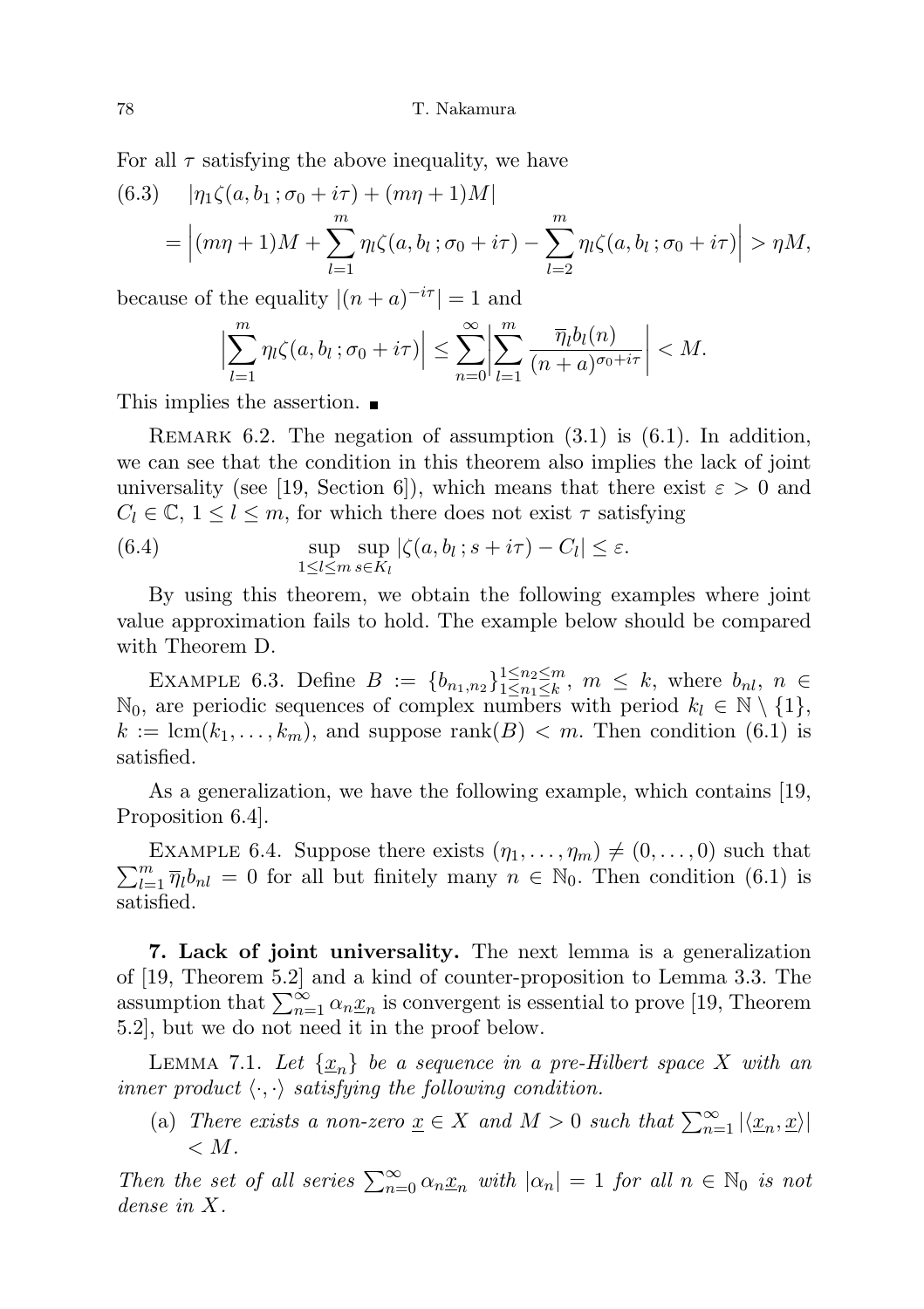*Proof.* We can assume  $||\underline{x}|| = 1$  by replacing  $\underline{x}$  with  $\underline{x}||\underline{x}||^{-1}$ . The conclusion follows from the inequality

$$
\left\|3M\underline{x} - \sum_{n=0}^{\infty} \alpha_n \underline{x}_n\right\|^2 \ge 9M^2 \|\underline{x}\|^2 - 6M \sum_{n=0}^{\infty} |\langle \underline{x}_n, \underline{x} \rangle| > 3M^2. \blacksquare
$$

THEOREM 7.2. Suppose that for  $1 \leq l \leq m$ , the Dirichlet series expression of  $\zeta(a, b_l; s)$  is valid in the critical strip D, and there exist functions  $g_l \in H(D)$  and measures  $\mu_l$  with compact supports  $K_l \subset D$  such that

(7.1) 
$$
\sum_{n=0}^{\infty} \left| \sum_{l=1}^{m} \int_{\mathbb{C}} \frac{b_l(n) \overline{g}_l(s)}{(n+a)^s} d\mu_l(s) \right| < \infty.
$$

Then for all  $\tau \in \mathbb{R}$ , there exist  $\varepsilon > 0$  and  $f_l \in H(D)$  satisfying

(7.2) 
$$
\sup_{1 \leq l \leq m} \sup_{s \in K_l} |\zeta(a, b_l; s + i\tau) - f_l(s)| \geq \varepsilon.
$$

*Proof.* Obviously,  $\langle \underline{x}, \underline{y} \rangle := \sum_{l=1}^m \int_{\mathbb{C}} x_l \overline{y}_l d\mu_l, \ \underline{x}, \underline{y} \in H^m(D)$ , is an inner product in the pre-Hilbert space  $H^m(D)$ . Because  $|(n + a)^{i\tau}| = 1$  and the Dirichlet series expression of  $\zeta(a, b_l; s)$  is valid in D, we have

$$
\{(\zeta(a, b_1; s+i\tau), \dots, \zeta(a, b_m; s+i\tau)) : \tau \in \mathbb{R}\} \subset \{\text{the set of all series } S\},\
$$

where

$$
S := \sum_{n=0}^{\infty} \left( \frac{\alpha_n b_1(n)}{(n+a)^s}, \dots, \frac{\alpha_n b_m(n)}{(n+a)^s} \right), \quad |\alpha_n| = 1.
$$

By Lemma 7.1, the set of all series S is not dense in  $H^m(D)$  with the norm defined by the inner product  $\langle \cdot, \cdot \rangle$ . Hence neither is the set  $\{(\zeta(a, b_1; s+i\tau),$  $\ldots, \zeta(a, b_m; s + i\tau)) : \tau \in \mathbb{R}$ . For all  $F \in H^m(D)$ , we immediately obtain

$$
\sum_{l=1}^{m} \int_{\mathbb{C}} |F_l(s)|^2 d\mu_l(s) \leq \sum_{l=1}^{m} C_l \sup_{s \in K_l} |F_l(s)|^2 \leq C \sup_{1 \leq l \leq m} \sup_{s \in K_l} |F_l(s)|^2,
$$

for some positive constants  $C$  and  $C_l$ . This implies the conclusion.

When the Dirichlet series expression of  $\zeta(a, b_i; s)$  is not valid in the critical strip  $D$ , we can also disprove joint universality by using a limit theorem.

THEOREM 7.3. Suppose  $a = b<sub>l</sub>(n) = 1$  or a is transcendental and there exist functions  $g_l \in H(D)$  and measures  $\mu_l$  with compact supports  $K_l \subset D$ satisfying (7.1). Then there exist  $\varepsilon > 0$  and  $f_l \in H(D)$  satisfying

(7.3) 
$$
\limsup_{T \to \infty} \nu_T^{\tau} \{ \sup_{1 \leq l \leq m} \sup_{s \in K_l} |\zeta(a, b_l; s + i\tau) - f_l(s)| \leq \varepsilon \} = 0.
$$

*Proof.* Let  $F \in H^m(D)$ . Denote by  $V_k$ ,  $k = 1, 2$ , the set of  $g \in H^m(D)$ such that

$$
\sup_{1 \leq l \leq m} \sup_{s \in K_l} |g_l(s) - F_l(s)| < k\varepsilon.
$$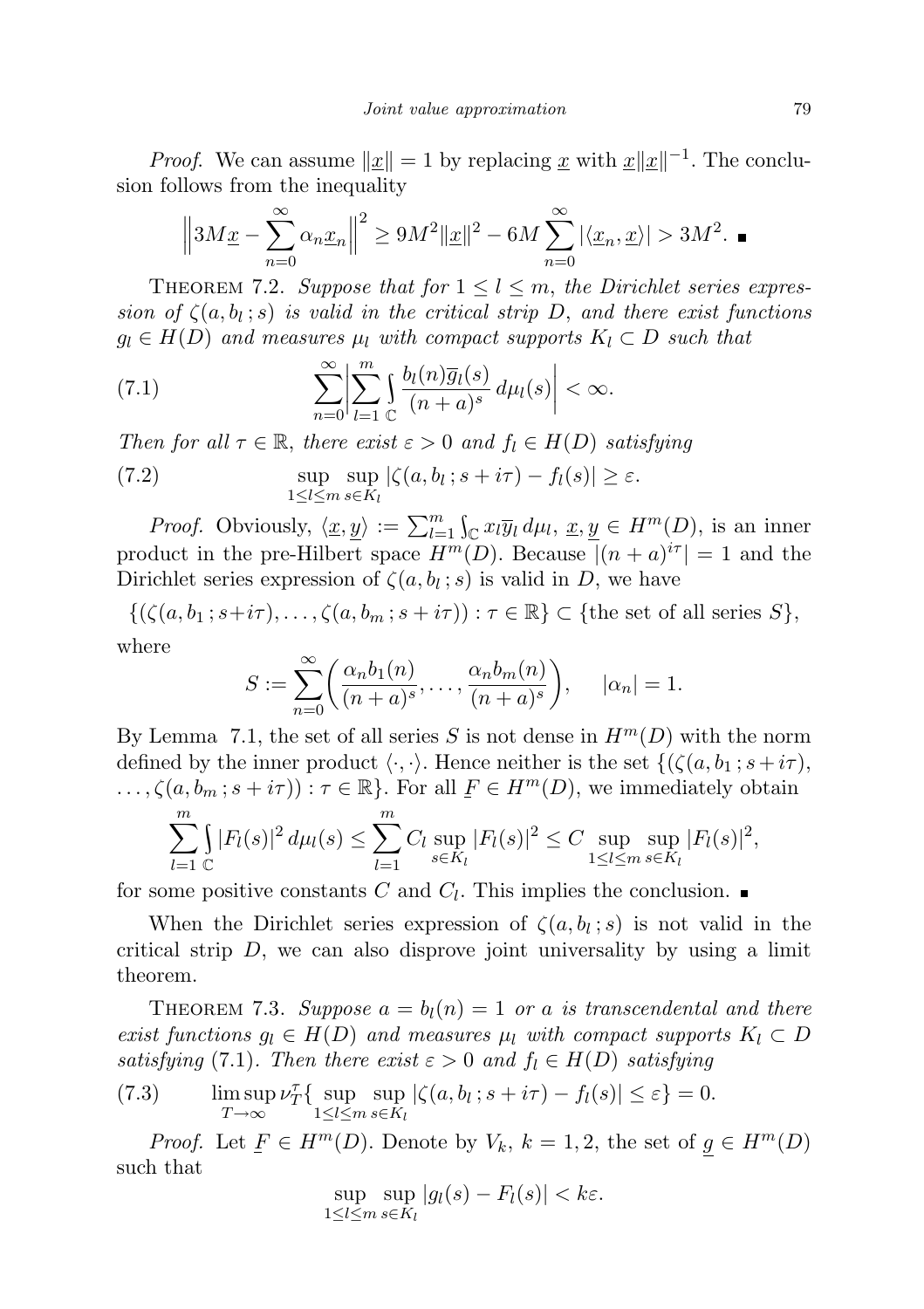We recall that the support  $S_P$  consists of all  $f \in H^m(D)$  such that  $P(V) > 0$ for every neighborhood V of f. By using Proposition 2.2, and modifying the proof of Theorem 7.2, we find that the support of the random element  $\zeta(s,\omega) := (\zeta(a,b_1;s,\omega),\ldots,\zeta(a,b_m;s,\omega))$  is not the whole of  $H^m(D)$ . Hence there exists a set of analytic functions  $f_l$ ,  $1 \leq l \leq m$ , and its neighborhood  $V_2$  satisfying  $P_{\zeta}(V_2) = 0$ . Since  $\overline{V}_1 \subset V_2$ , we have  $P_{\zeta}(\overline{V}_1) = 0$ . Let  $P_n$ and P be probability measures defined on  $(S, \mathfrak{B}(S))$ . It is well known that  $P_n$ converges weakly to P as  $n \to \infty$  if and only if  $\limsup_{n \to \infty} P_n(C) \leq P(C)$ for all closed sets C. The set  $\overline{V}_1$  is closed, so we obtain

$$
\limsup_{T \to \infty} \nu_T^{\tau} \{ \sup_{1 \le l \le m} \sup_{s \in K_l} |\zeta(a, b_l; s + i\tau) - f_l(s)| \le \varepsilon \} \le P_{\underline{\zeta}}(\overline{V}_1) = 0.
$$

This proves that joint universality fails to hold. By a slight modification, we can prove the assertion in the case  $a = b<sub>l</sub>(n) = 1$ , the Riemann zeta function.  $\blacksquare$ 

By taking  $g_1(s) \equiv -g_2(s) \equiv 1$  and  $d\mu_1(s) = d\mu_2(s + id_2)$  in Theorem 7.2, we can obtain the next example of lack of joint universality. We remark that when the compact sets are one-point sets in the following example, we showed joint value approximation in Propositions 4.6.

EXAMPLE 7.4. Suppose  $d_1 = 0, 0 \neq d_2 \in \mathbb{R}$ , and  $\sum_{n=0}^{N} b_n$ ,  $b_n := b_{n1} =$  $b_{n2}$ , is uniformly bounded. Then for all  $\tau \in \mathbb{R}$ , there exist  $\varepsilon > 0$ , compact subsets  $K_1, K_2 \subset D$ , and  $f_1, f_2 \in H(D)$  satisfying

$$
\sup_{l=1,2}\sup_{s\in K_l}|\zeta(a,b_l;s+id_l+i\tau)-f_l(s)|\geq\varepsilon.
$$

REMARK 7.5. When  $b_1(n) = b_2(n)$ , Example 7.4 can also be proved as follows. Suppose  $K_1$  and  $K_2 := \{s + id : s \in K_1\}$  are compact subsets of D, and  $K_1 \cap K_2$  is not empty. In this case, the pair of zeta functions  $(\zeta(a, b; s), \zeta(a, b; s+id))$  is essentially one-dimensional in  $K_1 \cap K_2$  (see Shifts Universality Principle [5, p. 311] or [21, p. 203]) .

Example 7.4 with  $b_1(n) = b_2(n)$  is a counter-example to the conjecture in [21, Section 12.5] since  $\sum_{p} p^{i-1} = O(1)$ . We can obtain this estimate from

$$
\sum_{p} p^{i-1} \sim \int_{2}^{\infty} x^{i-1} d\left(\frac{x}{\log x}\right) = \left[\frac{x^i}{\log x}\right]_{2}^{\infty} - (i-1) \int_{2}^{\infty} \frac{x^i}{x \log x} dx
$$

$$
= O(1) + (1-i) \int_{\log 2}^{\infty} \frac{e^{it}}{t} dt = O(1).
$$

Remark 7.6. For the general Dirichlet series (3.4) and a certain type of Dirichlet series which has the Euler product expression, under suitable conditions, we can also disprove joint value approximation by modifying the process in this section. It should be noted that to disprove joint value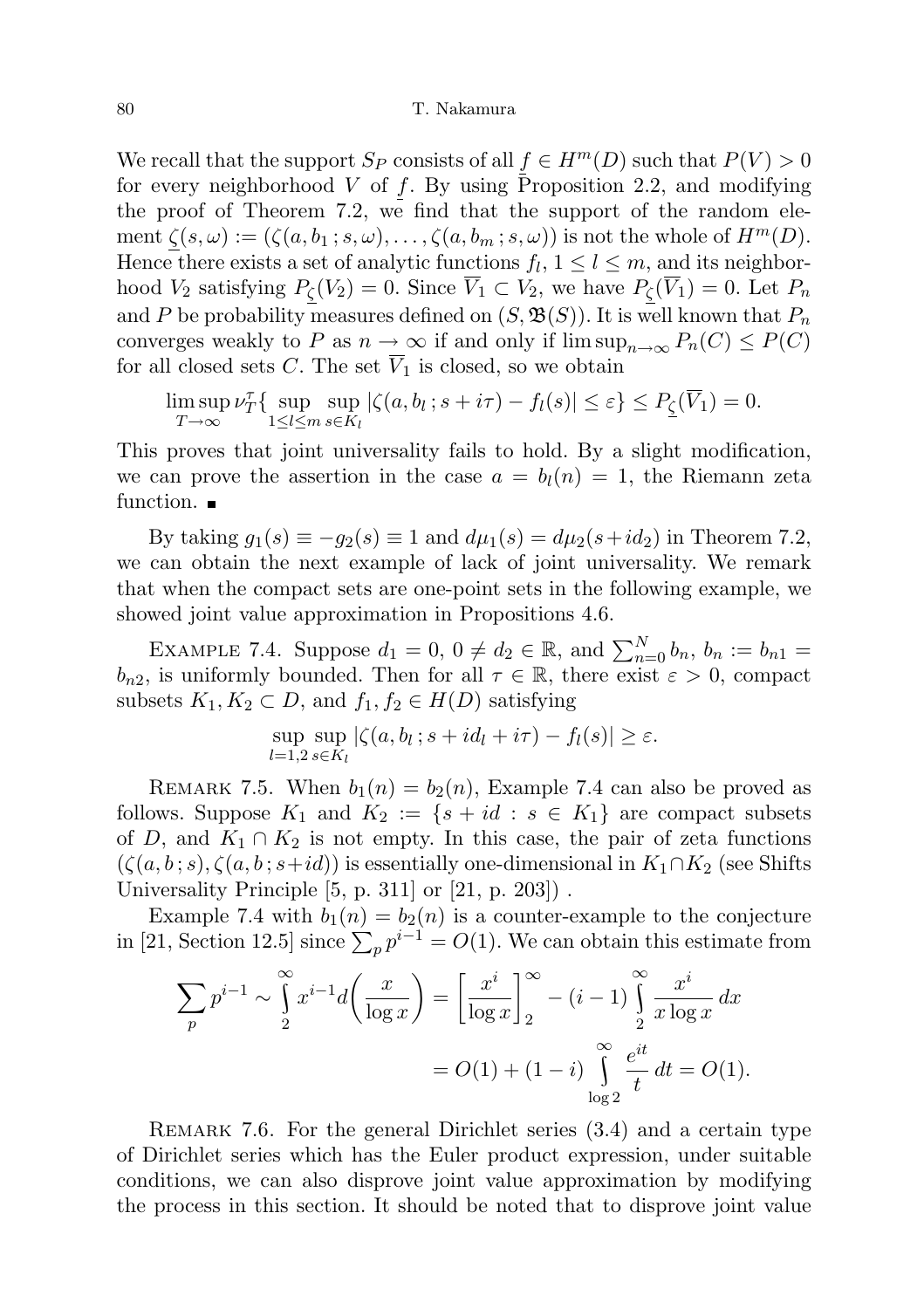approximation when  $\sum_{n=0}^{N} b_{lnl}$  are uniformly bounded, we do not need a limit theorem. This means that to disprove joint universality, we do not use the fact that  $\log p$  or  $\log(n + a)$ , where a is transcendental, are linearly independent over the field of rational numbers.

To end this paper, we give the following chart for the convenience of reader.

| Property                                   | $\sum$ or $\Pi$ |                      | H(D)                      |
|--------------------------------------------|-----------------|----------------------|---------------------------|
| Joint uni.<br>$\{\zeta(a,b_l\ ; s)\}\$     | Series          | Exist $(Thm. D)$     | Exist $(Thm. D)$          |
|                                            | Product         | Exist $(Thm. C)$     | Exist $(Thm. C)$          |
| Self-<br>similarity                        | Series          | Exist $(Rmk. 5.5)$   | Exist $(Rmk. 5.5)$        |
|                                            | Product         | Exist (Cor. $5.4$ )  | R. H. (Rmk. 5.5)          |
| Joint uni.<br>$\{\zeta(a,b\, ; s+id_l)\}\$ | Series          | Exist (Prop. $4.6$ ) | Not exist (Thm. 7.2, 7.3) |
|                                            | Product         | Exist (Prop. $4.7$ ) | Not exist (Thm. 7.2, 7.3) |

Acknowledgments. I thank Professor Kohji Matsumoto and Professor Hirofumi Nagoshi for very useful advice. The author is supported by JSPS Research Fellowship for Young Scientists (JSPS Research Fellow DC2).

## References

- [1] B. Bagchi, The statistical behaviour and universality properties of the Riemann zetafunction and other allied Dirichlet series, Ph.D. thesis, Indian Statistical Institute, Calcutta, 1981
- $[2] \quad -$ , A joint universality theorem for Dirichlet L-functions, Math. Z. 181 (1982), 319–334.
- [3] H. Bohr, Uber eine quasi-periodische Eigenschaft Dirichletscher Reihen mit Anwendung auf die Dirichletschen L-Funktionen, Math. Ann. 85 (1922), 115–122.
- [4] H. Bohr and R. Courant, Neue Anwendungen der Theorie der Diophantischen Approximationen auf die Riemannsche Zetafunktion, J. Reine Angew. Math. 144 (1914), 249–274.
- [5] J. Kaczorowski, A. Laurinčikas and J. Steuding, On the value distribution of shifts of universal Dirichlet series, Monatsh. Math. 147 (2006), 309–317.
- [6] L. Kuipers and H. Niederreiter, Uniform Distribution of Sequences, Wiley, New York, 1974.
- [7] A. Laurinčikas, Limit Theorems for the Riemann Zeta-Function, Kluwer, 1996.
- [8] —, The joint universality for periodic Hurwitz zeta-functions, Analysis 26 (2006), 419–428.
- [9] —, Value distribution of general Dirichlet series. VI, Nonlinear Anal. Model. Control 10 (2005), 235–246.
- [10] A. Laurinčikas and R. Garunkštis, The Lerch Zeta-Function, Kluwer, 2002.
- $[11]$  A. Laurinčikas and K. Matsumoto, The joint universality and the functional independence for Lerch zeta-functions, Nagoya Math. J. 157 (2000), 211–227.
- $[12] \quad -,-$ , Joint value-distribution theorems on Lerch zeta-function II, Liet. Mat. Rink. 46 (2006), 238–249.